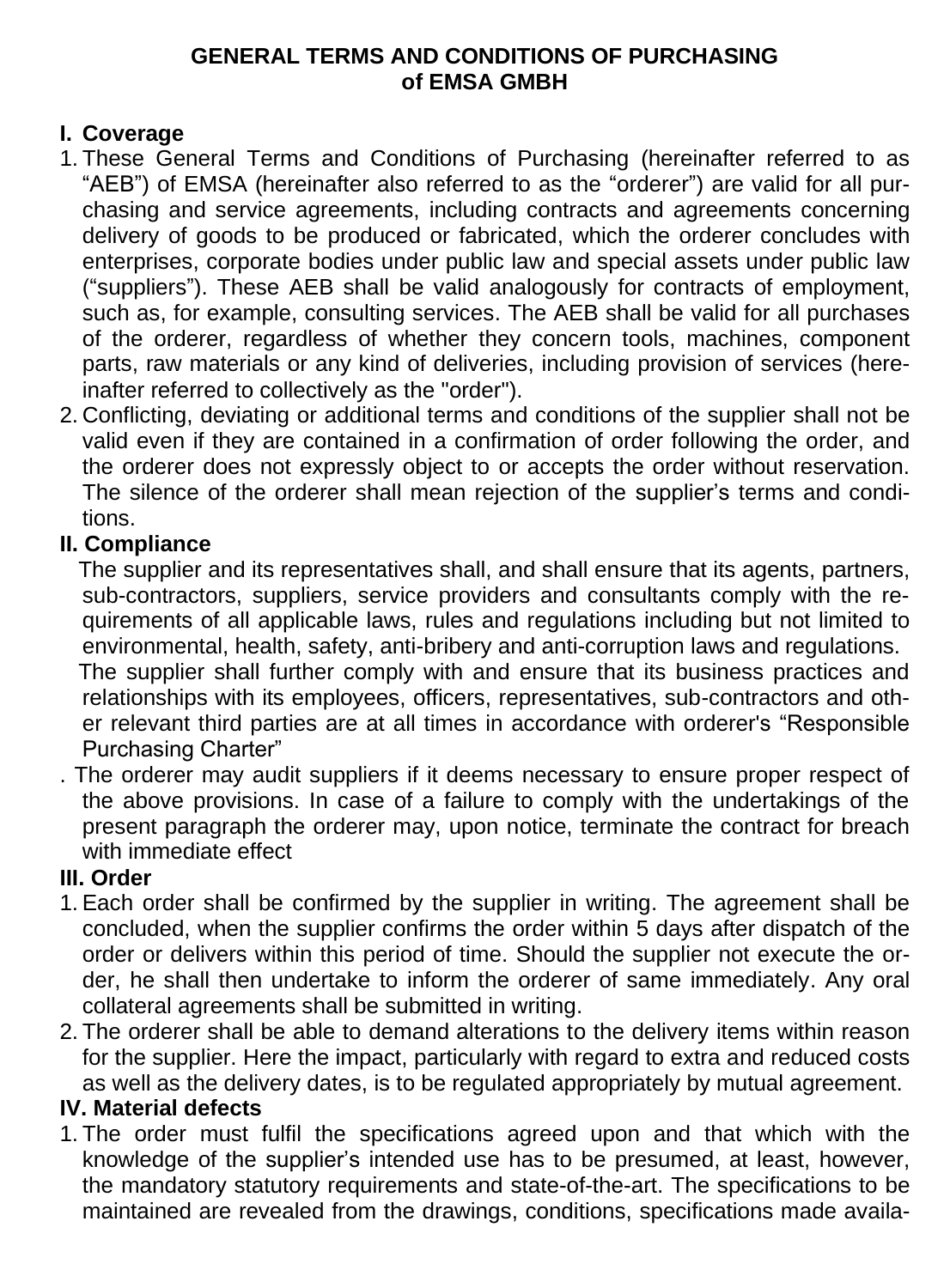ble to the supplier by the orderer and with regard to the non-specified characteristics from the initially accepted commercial samples. The order must fulfil the requirements, which the rules and regulations, laws and standards valid in the member states of the European Union specify, particularly with regard to hygiene, safety and environmental protection.

- 2. Decisive for the contractual state of the goods shall be the condition at the point in time of risk passing.
- 3. Claims due to material defects shall fall under the statute of limitations in 36 months. This shall not apply, insofar as the law does not provide longer deadlines. The statute of limitations shall be held in check by the orderer notifying the supplier of a defect. In this case, the check shall end with complete elimination of the defect or should the supplier deny supplementary performance. The statute of limitations shall commence at the earliest three months after the end of the check. The statute of limitations shall begin anew for repaired or renewed components.
- 4. Should the supplier allow an adequate time limit set for him to elapse without having delivered repaired or renewed components, then the orderer shall be able to eliminate the defect himself at the cost of the supplier or to have said defect eliminated by a third party. The statutory regulations concerning the dispensability of a deadline as well as all statutory laws concerning defects including rights of recourse shall remain unaffected.
- 5. The supplier shall release the orderer from all and any claims of third parties, resultant from non-compliance with the AEB by him, and shall undertake to bear all the costs thus incurred by the orderer.

# **V. Defects of title**

- 1. The supplier shall ensure that each order is free of the rights of third parties and, in particular by delivery and use of the goods, that no patents or any other industrial property rights of third parties in the country of the agreed upon place of destination, in the European Union and – insofar as the supplier be informed - in the intended country of use are infringed upon.
- 2. Insofar as the supplier is directly liable to a third party by act of law, the supplier shall release the orderer from claims of third parties arising from any infringements of protective rights and shall undertake to bear all the costs thus incurred by the orderer.
- 3. Claims due to defects of title shall fall under the statute of limitations in 36 months.

# **VI. Inspection**

- 1. Within the scope of the incoming goods inspection, the orderer shall be able to admonish obvious defects up to five workdays as of delivery and concealed defects up to five workdays after their discovery, whereby dispatch of the notification within the set time shall be sufficient.
- 2. The orderer shall have the right to inspect the order prior to its delivery at the supplier's place of business. The supplier must grant access to his production facilities subsequent to prior advance notice (at least 24 hours beforehand). However, this inspection shall not release the supplier from his responsibility to observe his contractual obligations.

# **VII. Transport, delivery and passing of risk**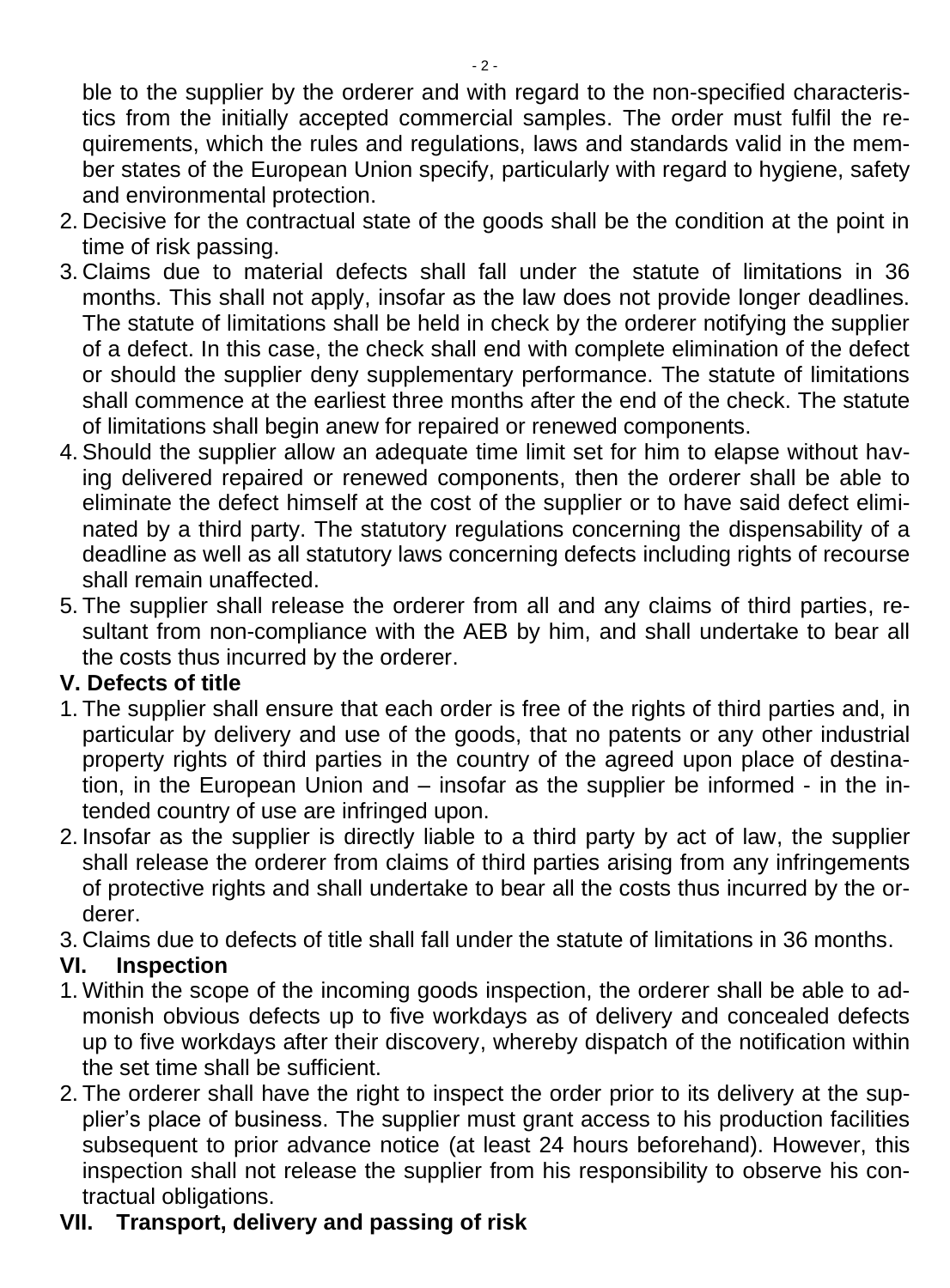- 1. The contractually agreed delivery date shall be binding and is quoted, insofar as nothing else is arranged in writing, arriving "delivered free" to the place of delivery/performance agreed upon. The supplier shall undertake to inform the orderer forthwith, if circumstances arise or become discernible to him, which reveal that the delivery date cannot be kept to. The supplier himself has to make all provisions requisite for maintaining this delivery date with regard to the order as well as to put the entire technical documentation, all administrative documents and all dispatch documents as scheduled at the orderer`s disposal.
- 3. Should the delivery occur before or after the contractually agreed delivery date, the orderer shall be reserved the right to charge the supplier a punitive fine amounting to 0.2 % of the net order value per workday of the default, however, at the most 5 % of the net order value. The supplier shall have the right to verify that as a consequence of his default no or considerably lower loss is incurred. The orderer shall be entitled to be reserved the right to the punitive fine until payment of the goods concerned. Any other claims due to default in delivery shall remain unaffected. The supplier's liability for damage shall also extend to all and any lump-sum compensations and contractual penalties, which the orderer owes his customer due to the supplier's default in delivery, provided that the orderer has informed the supplier of the lump-sum compensation or contractual penalty agreed upon with the customer.
- 4. Should the supplier be able to foresee that the goods cannot be delivered within the delivery date specified, then the supplier shall immediately inform the orderer in writing, stating the reasons for said default as well as, where possible, the prospective delivery time. The orderer`s claims for default in delivery shall remain unaffected by same.
- 5. Provided that nothing deviating has been arranged between the supplier and orderer, the order shall be executed in packagings in accordance with the specifications stipulated by the orderer as well as in the absence of deviating data in compliance with the standards, terms and conditions valid in EU member states. Damage or loss to the delivered order as well as any consequences of such damage or loss on the orderer, resultant from inappropriate packagings, must be borne by the supplier.
- 6. Each packaging unit must contain easily read information concerning the order number, the serial number, a description of the deliveries, the delivery quantity or the gross and/or net weight as well as containing information deposited regarding the specifications.
- 7. Partial deliveries shall only be admissible according to special arrangement.

### **VIII. Title retention**

The supplier's title retention shall only be valid, insofar as due reference is made to the orderer`s payment commitment for the particular products concerned, for which the supplier retains title. In particular, extended or prolonged title retention shall be inadmissible.

### **IX . Drawings, descriptions, samples and means of manufacturing**

1. The templates, tools or machines manufactured by the supplier at the orderer`s cost as well as the concomitant intellectual or commercial proprietary rights shall devolve upon the orderer`s property directly after their production and shall not be retained by the supplier nor be seized by a creditor of the supplier. In the capacity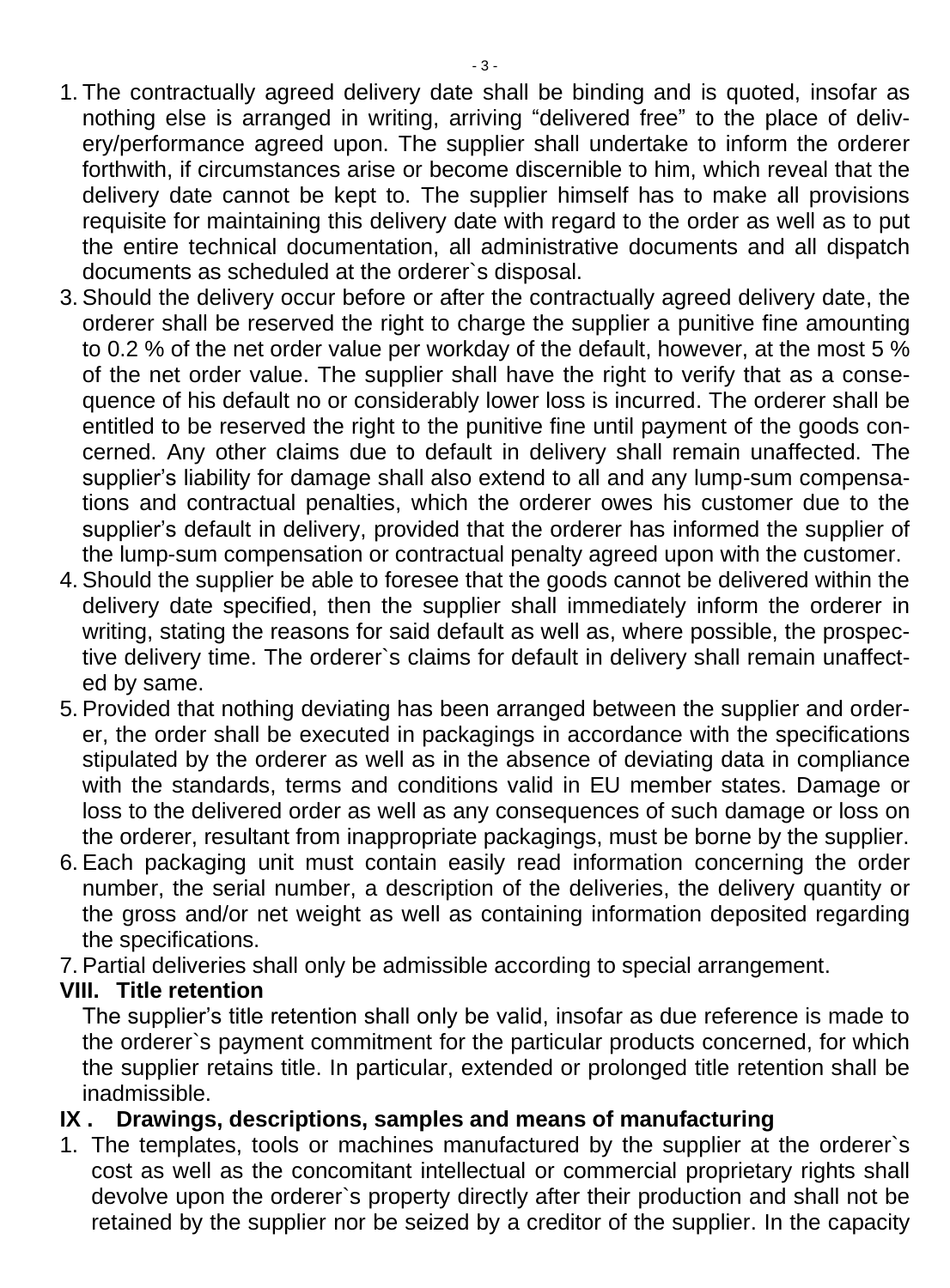of a trustee, the supplier shall undertake to make all the necessary provisions for individualisation of the aforementioned the templates, tools or machines, in particular by means of affixing metal labelling or cold marking stating the wording "Property of EMSA - not be pawnable nor for sale".

- 2. Should the orderer deliver in trust the templates, tools or machines on the supplier's industrial premises within the framework of a supplier's agreement, regardless of whether such a trust occurs without charges or for money,
	- the templates, tools or machines shall remain sole property of the orderer, the restitution of which he can demand at any time;
	- the templates, tools or machines shall only be used for fulfilment of the orderer`s orders;
	- the supplier shall be responsible for the maintenance as well as for the preventive and corrective measures necessary for correct handling of the templates, tools or machines.
- 3. Insofar as no converse agreement has been expressly reached, the supplier shall bear the risks associated with the templates, tools or machines as well as all risks connected with their use. The supplier shall insure the templates, tools or machines against all and any damage and losses they might incur (including theft), to an amount that corresponds at the least to the value of their replacement as well as against all and any damage and losses that third parties might cause to them. Proof of insurance shall be submitted to the orderer on his demand.
- 4. The drawings and descriptions put at the supplier's disposal by the orderer shall remain the orderer`s material and intellectual property not for sale which is to be returned unsolicitedly once the order is executed.
- 5. The supplier shall inform the orderer forthwith of damage to the templates, tools or machines.

# **X. Prices, invoicing and conditions of payment**

- 1. The contractually agreed prices are calculated, insofar as nothing deviating is arranged in writing, "delivered free" including packaging and transport to the stipulated place of delivery and performance as well as assembly, except when these are arranged differently, plus value added tax.
- 2. The prices shall be fixed and final for ongoing orders, insofar as no deviating agreement has been reached with the orderer and confirmed in writing by the orderer.
- 3. Insofar as nothing else is arranged, the orderer shall pay subject to the stipulation in Subpara. IX. 4. – up to 60 days after delivery and receipt of the proper invoice net.
- 4. On acceptance of an early delivery, the time for payment shall conform to the delivery date arranged.
- 5. With deficient delivery or default in delivery, the orderer shall be entitled to retain payment proportionate to the value up until proper fulfilment.
- 6. Without the consent of the orderer in writing which may not be denied unreasonably, the supplier shall not be entitled to assign his claims against the orderer or have them collected by a third party.
- **XI . Delivery**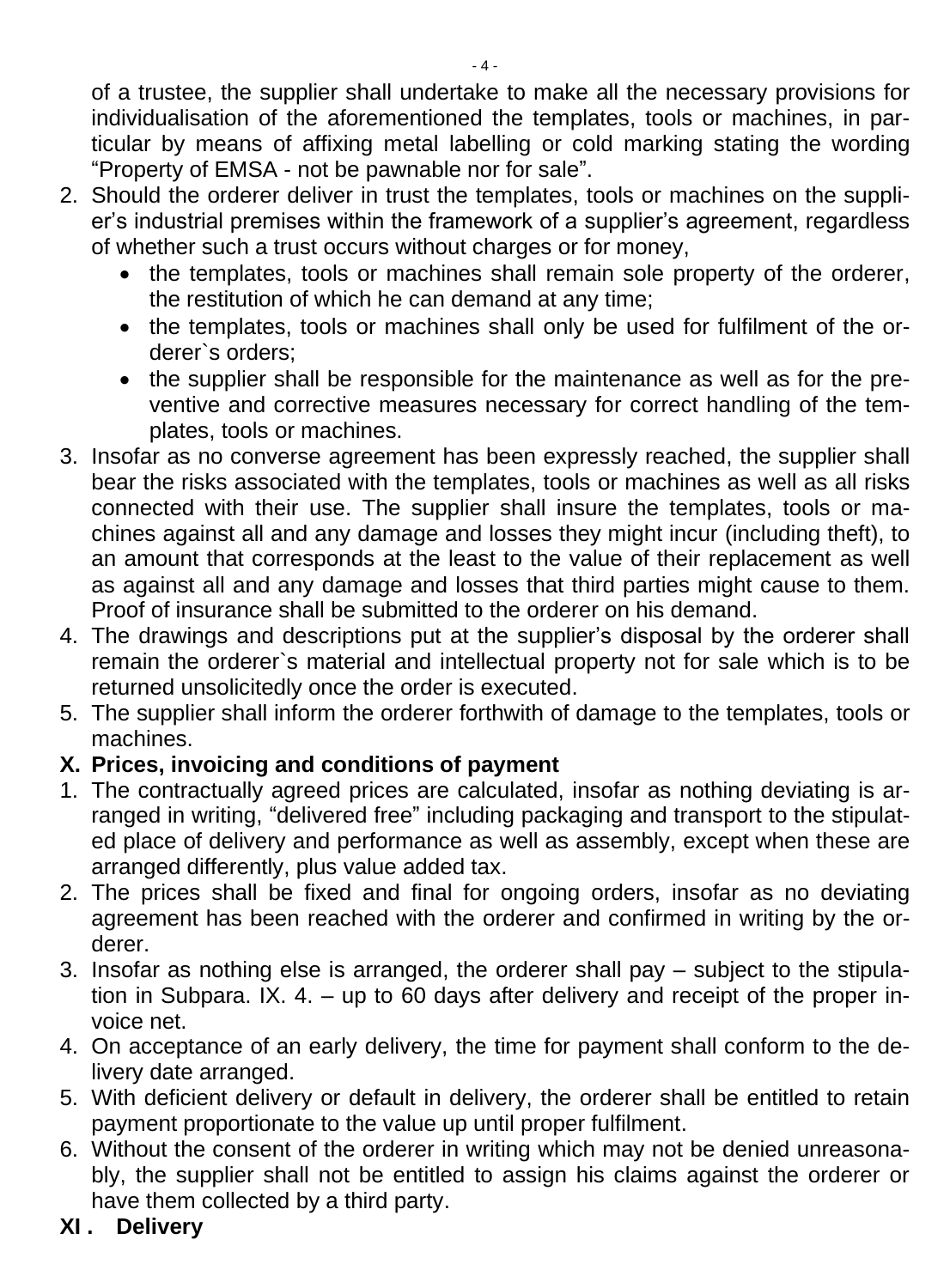The supplier shall undertake not to contract out the order either wholly or in part to sub-suppliers or sub-contractors without the orderer's prior consent in writing. Should the orderer be in agreement that the order be contracted out wholly or in part to a third party as sub-supplier or sub-contractor, the supplier shall remain, from the orderer`s viewpoint, the person solely responsible for dealing with the order by the sub-supplier or sub-contractor and shall undertake to ensure that the sub-supplier or sub-contractor observes these AEB.

# **XII . Research and projects; prototypes; samples; drawings**

All research elements worked out for the orderer at his request shall be the sole property of the orderer and shall be handed over to him after technical acceptance. The orderer shall possess inviolable intellectual property rights to all elements and contributions for research.

## **XIII. Confidentiality**

- 1. Each contracting partner shall utilise all documents (also including samples, models and data) and know-how that he obtains from the business relationship, only for the jointly pursued purposes and to keep his own corresponding documents and know-how confidential towards third parties with the same diligence.
- 2. This obligation shall commence as of the first receipt of said documents or knowhow and shall end 5 years subsequent to the business relationship terminating.
- 3. This obligation shall not pertain to documents and know-how
	- generally known,
	- that the contracting partner was already aware of on their receipt without his being obligated to non-disclosure,
	- which subsequently are communicated by a third party entitled to transfer.
- 4. Without the orderer`s prior consent in writing, the supplier may not refer to the business relationship with the orderer towards third parties.
- 5. Should the supplier submit any confidential documents for the attention of subsuppliers or sub-contractors, he shall undertake to likewise obligate said persons in accordance with the aforementioned terms and conditions.

### **XIV. Proofs of origin, proofs required by turnover tax law and restrictions on exports**

- 1. The supplier shall provide the proofs of origin demanded by the orderer with all the information required and, properly signed, make same available forthwith. The supplier shall immediately and unsolicitedly inform the orderer in writing, when the data in the proofs of origin for the goods delivered no longer pertain.
- 2. This applies analogously to the proofs required by turnover tax law in foreign and intra-community deliveries.
- 3. The supplier shall inform the orderer forthwith, if a delivery be subject, wholly or in part, to restriction on exports in accordance with German or any other laws.

### **XV. Activity in the orderer`s operation**

Persons, who work inside the orderer`s operation to fulfil the supplier's obligations, shall be subject to the stipulations of the rules of operation and orders of the orderer with regard to accident prevention, industrial safety, environmental and any other regulations applicable there. Hazardous materials may be used inside the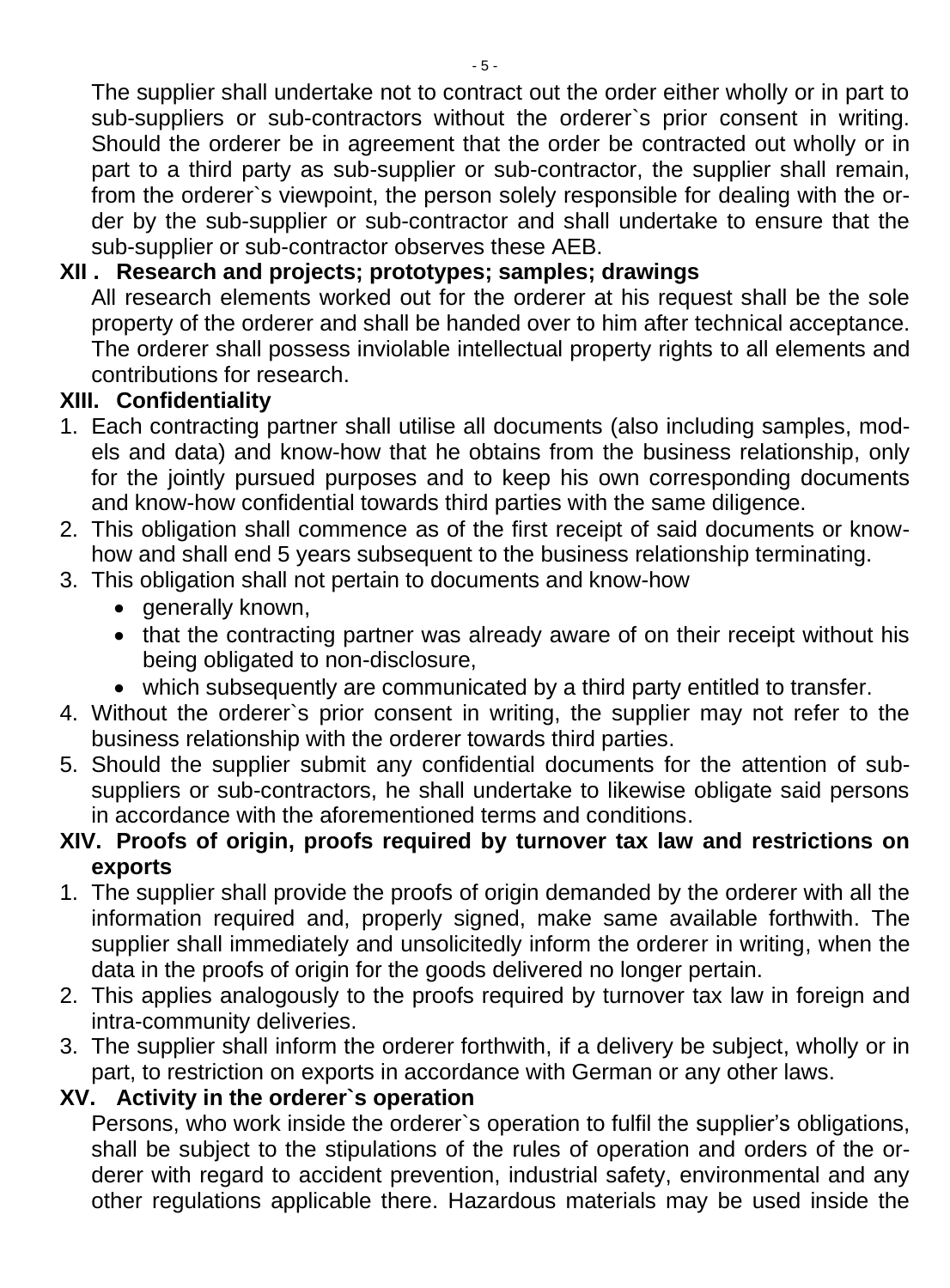orderer`s operation only after consultation with the specialists there and must be correctly identified.

# **XVI. Other claims, the supplier's liability**

- 1. Insofar as the supplier is responsible for damage to a product, he shall undertake to release the orderer from claims for damages from third parties in this respect, provided that the cause is set in his domain and field of organisation and he himself is liable in relation to third parties.
- 2. Within the framework of this liability, the supplier shall also undertake to reimburse any outlay in accordance with §§ 683, 670 BGB as well as in accordance with §§ 830, 840, 426 BGB, arising from or in connection with a product recall executed by the orderer or his customers. The orderer shall inform the supplier – wherever possible and reasonable – of the contents and the extent of the recall measures to be executed and give him the opportunity for a response. Any other statutory claims shall remain unaffected thereby.
- 3. The supplier shall undertake to conclude and maintain product liability insurance adequate in scope and amount. The orderer shall be able to demand of the supplier that he be granted access to the insurance documents. Should further claims for compensation be due to the orderer, they shall be unaffected thereby.

### **XVII. Liability of the orderer**

The orderer, his legal representatives and vicarious agents shall not be liable for the supplier's losses. This exclusion of liability shall not pertain, if an essential contractual obligation has been infringed upon. The exclusion of liability shall likewise not pertain to harm and losses arising from injury to life, body or health, based on deliberate or negligent violation of obligations, as well as to other harm and losses based on deliberate or grossly negligent violation of obligations.

### **XVIII. Spare parts**

- 1. The supplier shall undertake to have spare parts available for the products delivered to the orderer for a period of at least 10 years after delivery.
- 2. Should the supplier intend to discontinue production of spare parts for products delivered to the orderer, he shall inform the orderer about the decision concerning this discontinuation forthwith. Subject to Paragraph 1, this decision must be at least 12 months prior to discontinuation of production.

### **XIX. Force majeure**

Force majeure, industrial action, riots, official measures, absence of deliveries from suppliers and any other unforeseeable, inevitable and grievous events shall release the contracting partners from the obligations to perform for the duration of the disruption and to the extent of their action. The contracting partners shall undertake to provide the requisite information forthwith within the framework of what is reasonable and to adjust their obligations, in good faith, to the changed conditions.

#### **XX. General provisions**

1. Should individual parts of these AEB be or become invalid, the invalidity of the remaining stipulations shall not be thereby affected.